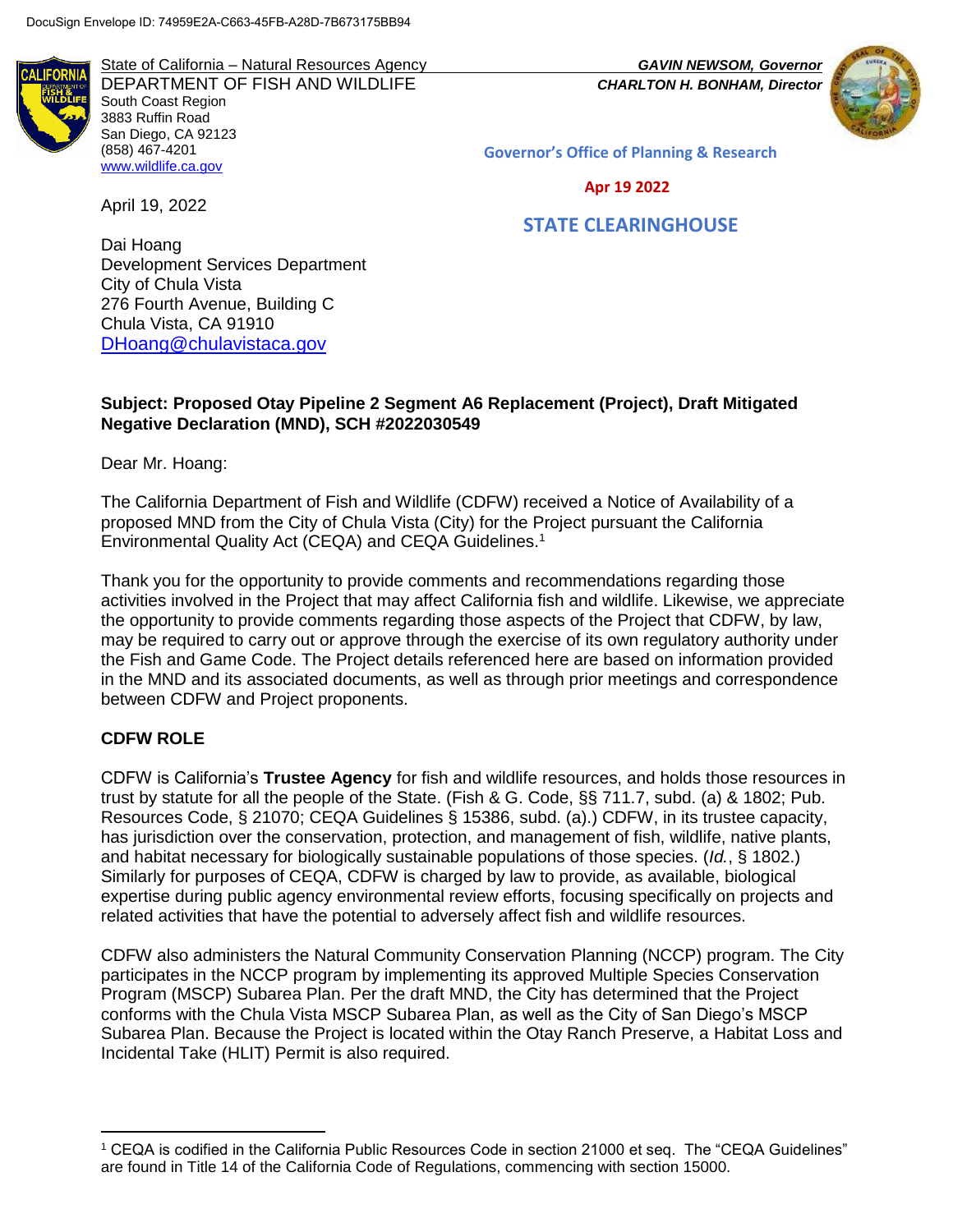Mr. Dai Hoang City of Chula Vista April 19, 2022 Page 2 of 6

l

### **PROJECT DESCRIPTION SUMMARY**

#### **CEQA Lead Agency:** City of Chula Vista

#### **Project Applicant:** City of San Diego

**Objective:** The proposed Project involves replacement in place of approximately 4,000 linear feet of the Otay Pipeline 2 Segment A6 (pipeline) using mostly open-trench construction methods. To avoid impacts to Salt Creek, a jack-and-bore method of horizontal boring would be used during pipeline replacement for that section. The Project would replace the current, degraded pipe with a larger circumference steel pipe to provide a redundant water supply line for current and anticipated future water flows from the Otay Water Treatment Plant to users in the City of San Diego. Upon completion of the pipeline replacement, a 10-foot-wide decomposed granite road would be established above the new pipeline and connect to existing external access roads for long-term maintenance access to the site.

**Location:** The Project is a City of San Diego utilities project located within the jurisdiction of the City of Chula Vista. The Project traverses the Otay Ranch Preserve and is bordered to the east by the Otay Water Treatment Plant and to the west by the Salt Creek/Village 10 parcel boundary. All construction activities would occur within a 100-foot-wide corridor (approximately 10 acres total) owned in fee by the City of San Diego. In addition, the easternmost portion of the Project site is mapped within the City of San Diego's Multi-Habitat Planning Area (MHPA) under the City of San Diego MSCP Subarea Plan.

**Biological Setting:** Per the Biological Resources Technical Report (BTR; Appendix B of the MND), the proposed Project site traverses undeveloped open space characterized by sloping ridgelines and several tributaries, including Salt Creek. The site consists primarily of intact and disturbed upland habitats (Diegan coastal sage scrub [7.11 acres] and non-native grassland [0.58 acre]) and a small area of freshwater marsh habitat and non-vegetated channels. Six special status plant species were observed on the Project site during surveys<sup>2</sup>:

Palmer's grapplinghook (*Harpagonella palmeri;* CRPR 4.2), San Diego barrel cactus (*Ferocactus viridescens;* CRPR 2B.1, CV NE and SD MSCP), San Diego County viguiera (*Bahiopsis laciniata;* CRPR 4.3), San Diego marsh-elder (*Iva hayesiana;* CRPR 2B.2), south coast saltscale (*Atriplex pacifica*; CRPR 1B.2), and southwestern spiny rush (*Juncus acutus* ssp. *leopoldii;* CRPR 4.2). Two additional special status plant species were determined to have a high potential to occur on site: Otay tarplant (*Deinandra conjugens;* FT/SE, CRPR 1B.1, CV NE and SD MSCP) and variegated dudleya (*Dudleya variegata*; CRPR 1B.2, CV NE and SD MSCP).

Ten special status animal species were observed or detected on or adjacent to the Project site: monarch butterfly (*Danaus plexippus*), Quino checkerspot butterfly (*Euphydryas editha quino;* [assumed present] FE, CV MSCP), coastal cactus wren (*Campylorhynchus brunneicapillus sandiegensis;* BCC, SSC, CV and SD MSCP), coastal California gnatcatcher (*Polioptila californica californica;* FT, SSC, CV and SD MSCP), least Bell's vireo (*Vireo bellii pusillus;* FE, SE, CV and SD MSCP), Southern California rufous-crowned sparrow (*Aimophila ruficeps canescens;* WL, CV and SD MSCP), yellow-breasted chat

<sup>2</sup> Federally endangered (FE), federally threatened (FT), federal bird of conservation concern (BCC), state endangered (SE), state threatened (ST), CDFW Special of Species Concern (SSC), CDFW Watch List (WL), CDFW Fully Protected (FP), California Rare Plant Rank (CRPR), City of Chula Vista MSCP Covered Species (CV MSCP), City of Chula Vista MSCP Narrow Endemic (CV NE), City of San Diego MSCP Covered Species (SD MSCP), City of San Diego MSCP Narrow Endemic (SD NE).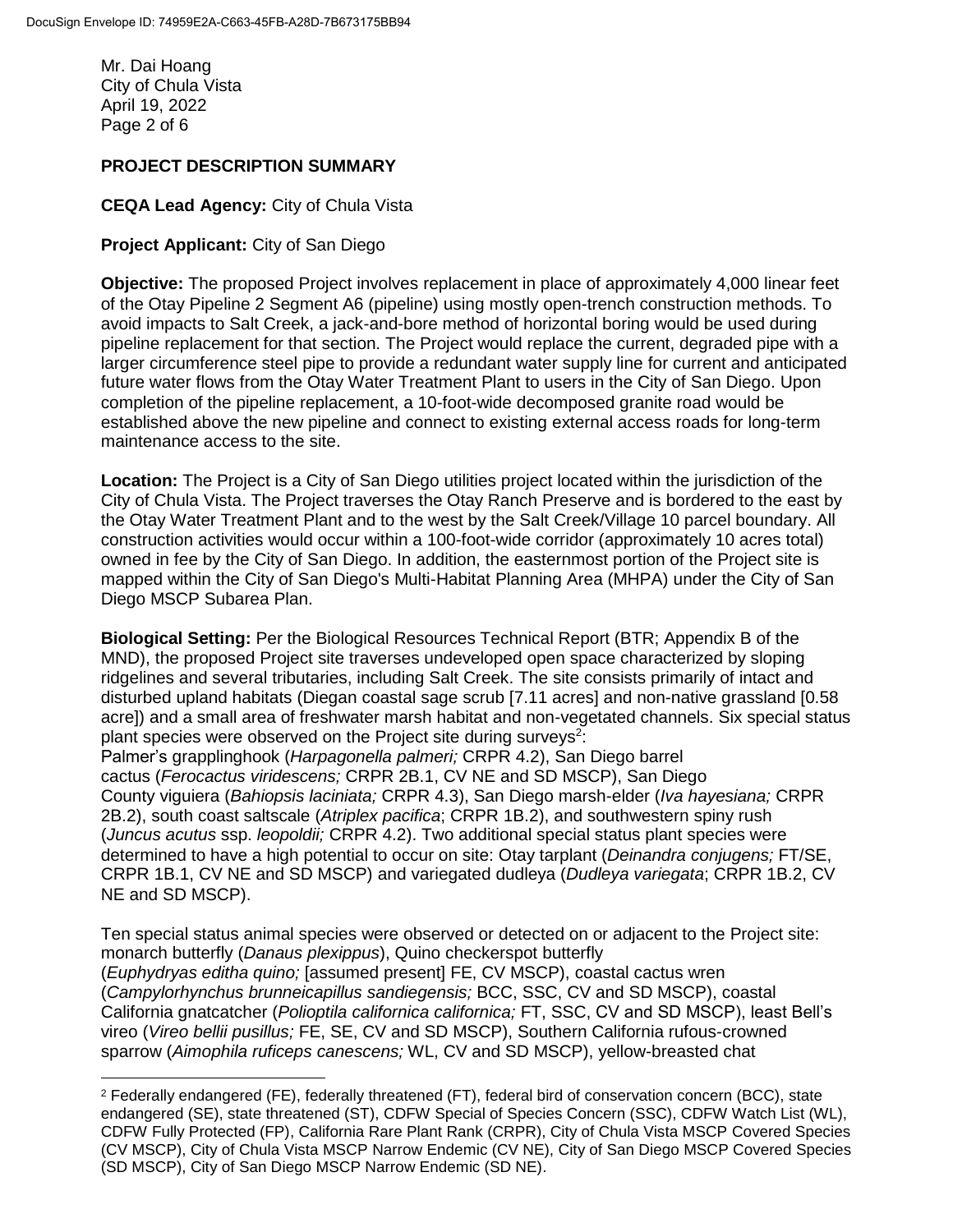Mr. Dai Hoang City of Chula Vista April 19, 2022 Page 3 of 6

(*Icteria virens;* SSC), western bluebird (*Sialia mexicana;* CV and SD MSCP), San Diego blacktailed jackrabbit (*Lepus californicus bennettii;* SSC), and southern mule deer (*Odocoileus hemionus fuliginata;* CV and SD MSCP). Six additional sensitive species were determined to have a high potential to occur on site: Bell's sparrow (*Artemisiospiza belli belli;* SSC), Cooper's hawk (*Accipiter cooperii;* WL, CV and SD MSCP), northern harrier (*Circus cyaneus hudsonius;* SSC, CV and SD MSCP), orange-throated whiptail (*Aspidoscelis hyperythra;* WL, CV and SD MSCP), red diamond rattlesnake (*Crotalus ruber;* SSC), and Blainville's horned lizard (*Phrynosoma blainvilli;* SSC, CV and SD MSCP).

Per the draft MND, construction-related impacts to sensitive habitats during in-place pipeline replacement would be considered temporary (6.13 acres coastal sage scrub and 0.35-acre non-native grassland) and mitigated on site through in-kind restoration. Creation of the internal access road would be considered a permanent impact and mitigated off site at the appropriate ratios through in-kind restoration (0.75-acre coastal sage scrub at 3:1 and 0.06-acre non-native grassland at 2:1) at Wolf Canyon, located in another part of the Otay Ranch Preserve. The Project has been designed to avoid impacts to on-site jurisdictional aquatic resources, including Salt Creek and four non-vegetated channels.

Mitigation measures proposed to lessen potential direct and indirect impacts to sensitive species below a level of significance include breeding season avoidance for avian species, creation and implementation of a Salvage and Translocation Plan for cacti, preconstruction surveys and installation of temporary environmental fencing/flagging for avoidance of sensitive resources, biological monitoring, and implementation of the Narrow Endemic and Quino mitigation policies per the Chula Vista MSCP (Subarea Plan; Sections 5.2.3.2 and 5.2.8.1, respectively).

**Timeframe:** Construction is expected to last one year.

### **COMMENTS AND RECOMMENDATIONS**

CDFW offers the following comments and recommendations to assist the City in adequately identifying and/or mitigating the Project's significant, or potentially significant, direct and indirect impacts on fish and wildlife (biological) resources. Editorial comments or other suggestions may also be included to improve the document.

1. Internal access roads: Per the draft MND, upon completion of the pipeline replacement a 10-foot-wide internal access road would be graded to connect existing external access roads to the five air vacuum and five blow-off valves for long-term maintenance access. According to the figures (Appendix A of the MND), the new access road would not cross Salt Creek or any of the unvegetated channels along the pipeline's extent and thus would be broken into segments. The proposed access road is considered a direct, permanent impact. Creation of new roads into native habitats can also result in indirect impacts by providing pathways for invasive species dispersal and increased access to open space habitats. Given that the Project is located within the Otay Ranch Preserve, CDFW is concerned with reducing project-related impacts to sensitive biological resources to the maximum extent feasible. Therefore, we suggest considering whether it is possible to reduce impacts related to the new access roads by eliminating any segments currently proposed that do not lead to an air vacuum or fire blow-off valve. In doing so, the Project could also potentially lessen permanent impacts to Quino habitat (estimated at 1.09 acre of permanent impacts to significant Quino habitat per the Revegetation Plan [Appendix F of the BTR]).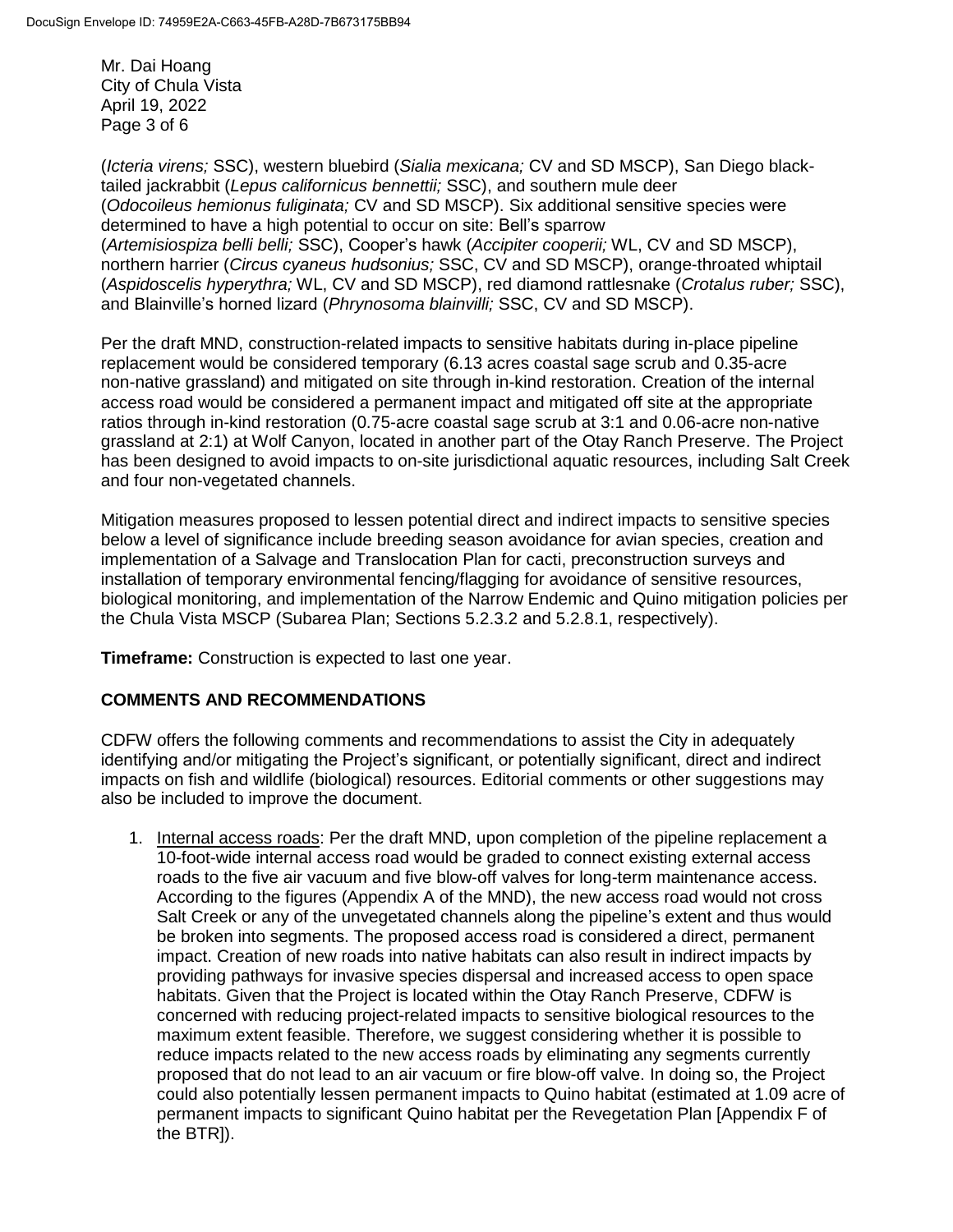Mr. Dai Hoang City of Chula Vista April 19, 2022 Page 4 of 6

- 2. Project status under MSCP: The draft MND and associated documents are inconsistent when considering what type of project it is pursuant to the MSCP Subarea Plan. For example, Section 3.3.1.2 of the BTR states that while it is not considered a Planned or Future Facility under the Subarea Plan, it is subject to the plan's facilities siting criteria. In other documents it is referred to as a "Covered Project" (draft MND) or an "existing legal use" (HLIT Ordinance Findings; Appendix B of the BTR). CDFW recommends that the final MND clarify the Project's standing under the MSCP Subarea Plan.
- 3. Mitigation Measure, BIO-3: Variegated dudleya, a Chula Vista MSCP Narrow Endemic, is identified by the BTR as having a high potential to occur within the Project site. However, it is not included in the draft MND's sensitive plant species impact discussion nor in the mitigation measure for sensitive plant species (BIO-3). CDFW recommends that the final MND is revised to include this species in those sections (similar to Otay tarplant), and that it is also added to the preconstruction survey requirements in MM BIO-5.
- 4. Mitigation Measure BIO-5: Per the BTR, burrowing owl (*Athene cunicularia*; SSC, CV and SD MSCP) has a moderate potential to occur within the Project site and thus may be subject to potential direct and indirect impacts from construction-related activities. CDFW recommends adding language to BIO-5 to require monitoring by a qualified biologist during project construction specific to burrowing owls, which have been known to use open pipes for nesting and roosting (CDFG 2012). If a burrowing owl is observed utilizing open pipes or other construction-related features within the Project site, CDFW should be consulted on next steps to avoid potentially significant impacts to this species.
- 5. Mitigation Measure BIO-8: Per the draft MND, MM BIO-8 states that unavoidable impacts to coastal cholla (*Cylindropuntia prolifera*) patches will be mitigated by salvaging and transplanting individuals to a suitable area within the Project site and/or planting new cholla at a 1:1 ratio after Project completion. However, the draft Revegetation Plan (Appendix F of the BTR) states that mitigation for new plantings of cholla would occur at a 2:1 ratio. Due to the slow growth habit of most species of cacti, planting of new cholla is not equivalent to salvage and translocation of mature cholla. Therefore, in order to offset impacts to occupied cactus wren habitat (i.e., mature, large cholla plants) CDFW recommends that the final MND is revised to include the 2:1 ratio for new cholla plantings if salvage and translocation of mature cholla is unsuccessful.
- 6. Revegetation Plan: Figure 4b of the Revegetation Plan includes a temporary impact area that is not marked for revegetation. The final Revegetation Plan should clarify if this is in error or explain why the area is not planned for revegetation. In addition, CDFW recommends including a requirement that all restoration-related irrigation be turned off and removed at least two years prior to Revegetation Plan sign-off. Lastly, to avoid introducing insectivorous pests into to the Preserve (such as Argentine ants (*Iridomyrmex humil*) and fire ants (*Solenopsis invicta*)), the final Plan should include the requirement that any planting stock to be brought onto the Project site is first inspected by a qualified pest inspector to ensure it is free of pest species that could invade natural areas. Any planting stock found to be infested with such pests should not be allowed on the Project site. Any infested stock should be quarantined, treated, or disposed of according to best management principles by qualified experts in a manner that precludes invasions into natural habitats.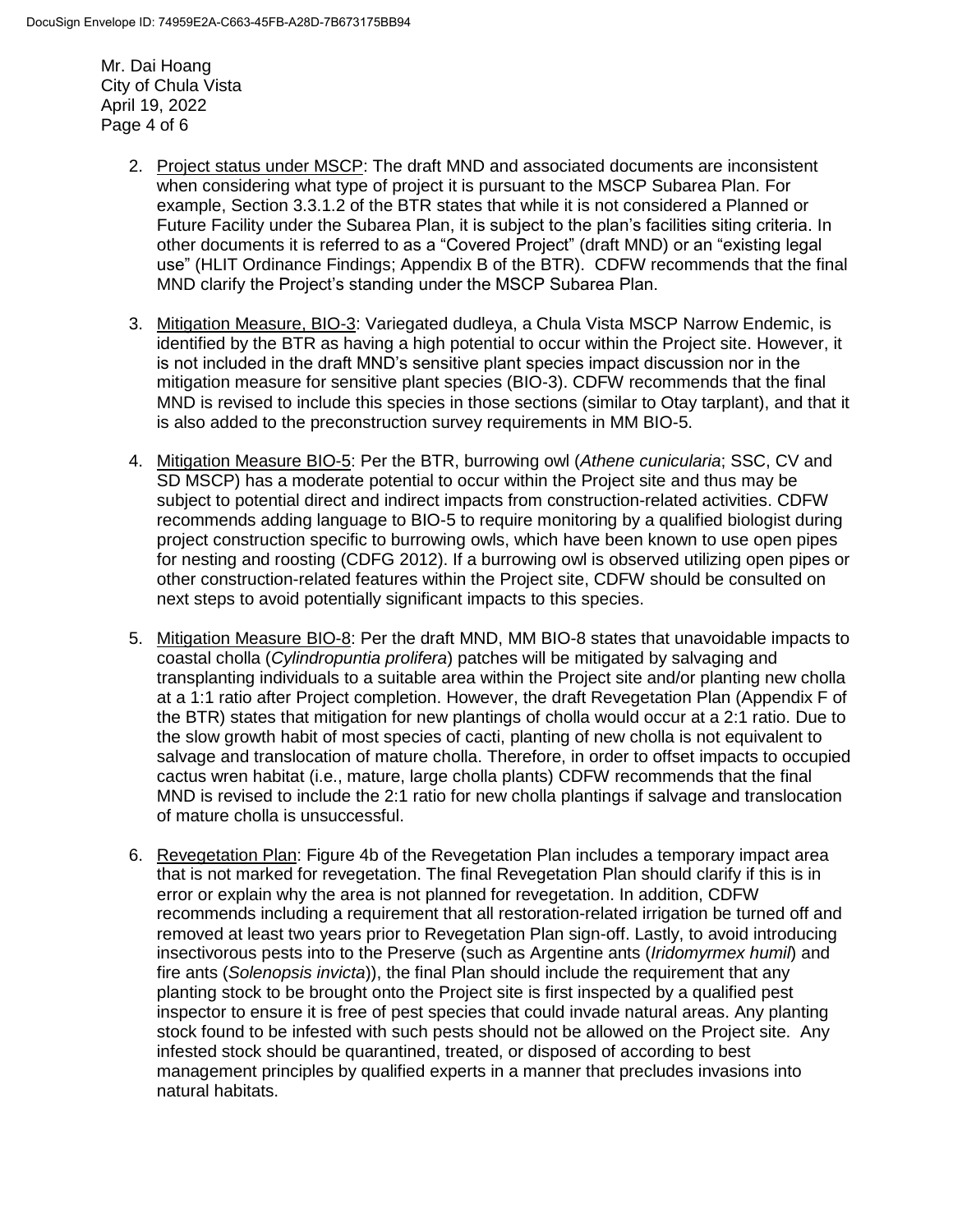Mr. Dai Hoang City of Chula Vista April 19, 2022 Page 5 of 6

- 7. Salvage and Translocation Plan: Section 4.1.3 of the Salvage and Translocation Plan (Appendix G of the BTR) states that fencing will be installed to prevent unauthorized offroad vehicle or other traffic into the revegetation areas and translocation sites. The use of fencing in not analyzed in the draft MND or mentioned in the other associated documents. The installation of fencing within the Preserve could have potential impacts on wildlife movement through the site and should be analyzed in the final MND. Furthermore, in regard to the draft Salvage and Translocation Plan, CDFW recommends including the probability of future temporary impacts related to ongoing and future pipeline access and maintenance activities as an additional factor in determining appropriate translocation sites for San Diego barrel cactus and coastal cholla.
- 8. Wildlife Agency approvals: Per the draft MND, all approvals for Project-related revegetation and management plans only include approval by the City of Chula Vista. CDFW requests that the final MND clarify that the Wildlife Agencies will be provided an opportunity to review revegetation and management plans associated with the Project and provide any comments or recommendations to the City.
- 9. Lake and Streambed Alteration Agreement (LSAA): CDFW has regulatory authority over activities in streams and/or lakes that will divert or obstruct the natural flow, or change the bed, channel, or bank (which may include associated riparian resources) of any river, stream, or lake or use material from a river, stream, or lake pursuant to section 1600 et seq. of the Fish and Game Code. Per the BTR, Project-related impacts to the flow, bed, bank, and riparian habitats associated with Salt Creek would be avoided through use of a jackand-bore horizontal drilling method for replacement of the pipeline along that segment. The segments of pipeline that span four non-vegetated channels would also be replaced in a manner to avoid impacts to streams. However, potential impacts to jurisdictional wetlands may depend on whether the top of pipe, as installed, is below scour depth and whether both enter and exit pits are outside the stream. CDFW recommends that the City assess these project features when determining if an LSAA Notification should be submitted to CDFW.

# **ENVIRONMENTAL DATA**

CEQA requires that information developed in environmental impact reports and negative declarations be incorporated into a data base which may be used to make subsequent or supplemental environmental determinations. (Pub. Resources Code, § 21003, subd. (e).) Accordingly, please report any special status species and natural communities detected during Project surveys to the California Natural Diversity Database (CNDDB). The CNNDB field survey form can be found at the following link:

[http://www.dfg.ca.gov/biogeodata/cnddb/pdfs/CNDDB\\_FieldSurveyForm.pdf.](http://www.dfg.ca.gov/biogeodata/cnddb/pdfs/CNDDB_FieldSurveyForm.pdf) The completed form can be mailed electronically to CNDDB at the following email address: [CNDDB@wildlife.ca.gov.](mailto:cnddb@dfg.ca.gov) The types of information reported to CNDDB can be found at the following link: [http://www.dfg.ca.gov/biogeodata/cnddb/plants\\_and\\_animals.asp.](http://www.dfg.ca.gov/biogeodata/cnddb/plants_and_animals.asp)

# **FILING FEES**

The Project, as proposed, would have an impact on fish and/or wildlife, and assessment of filing fees is necessary. Fees are payable upon filing of the Notice of Determination by the Lead Agency and serve to help defray the cost of environmental review by CDFW. Payment of the fee is required for the underlying project approval to be operative, vested, and final. (Cal. Code Regs, tit. 14, § 753.5; Fish & G. Code, § 711.4; Pub. Resources Code, § 21089.)